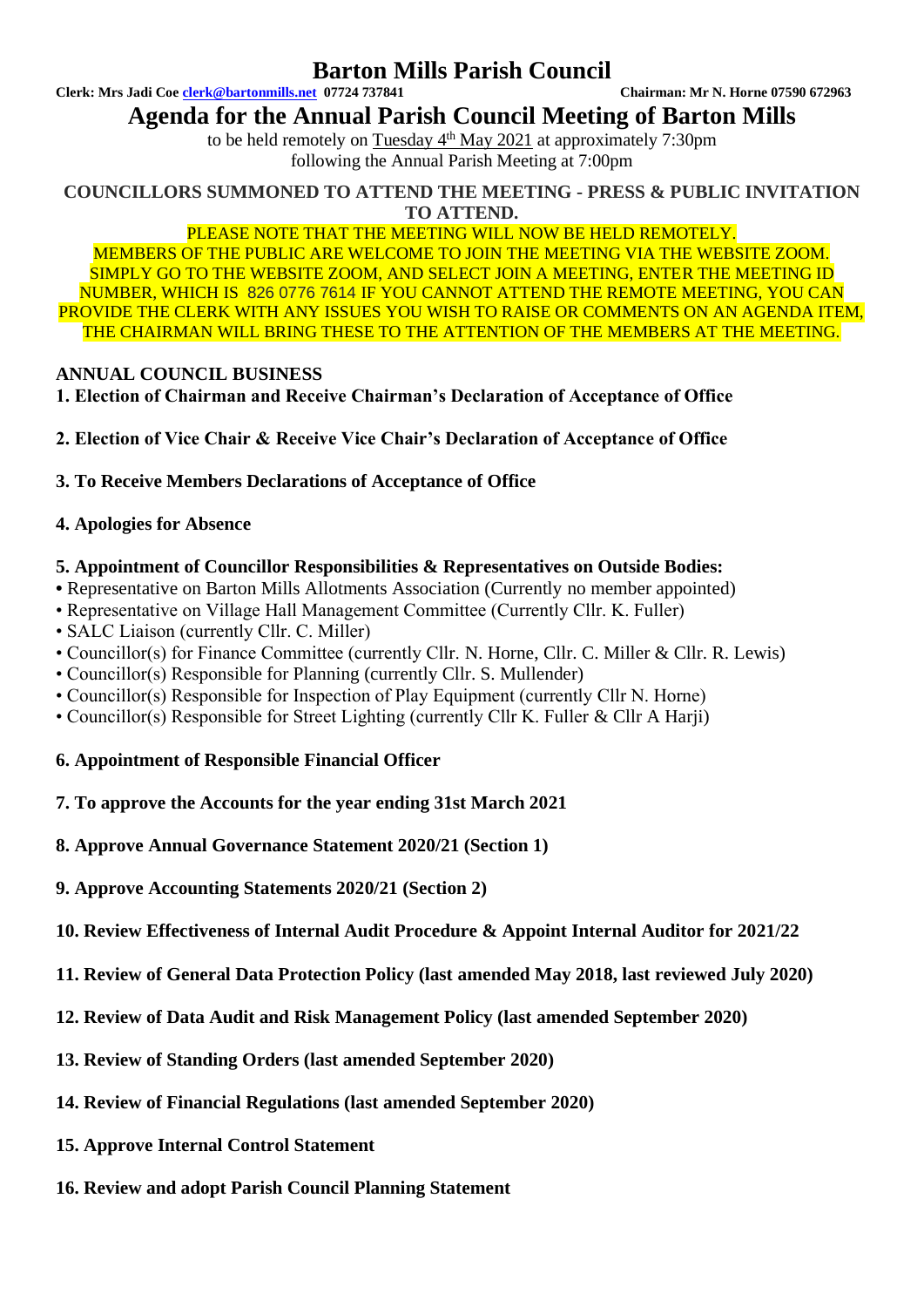## **Barton Mills Parish Council**

**Clerk: Mrs Jadi Coe [clerk@bartonmills.net](mailto:clerk@bartonmills.net) 07724 737841 Chairman: Mr N. Horne 07590 672963**

#### **Public Forum:**

**The public are Members of the public may, before the start of the meeting, make a statement or ask a question (not statutory part of the meeting). The Chairman will report on any statements or questions from members of the public that cannot attend the meeting remotely.**

#### **1. Accept and receive apologies for absence**

#### **2. Declarations of members interests**

To receive disclosures of personal and prejudicial interests on matters to be considered at the meeting.

#### **3. Minutes**

To approve the minutes of the Parish Council Meeting dated 6<sup>th</sup> April 2021.

#### **4. Police reports**

#### **5. County and District Councillors report**

### **6. Planning and Environment**

**General & For Consideration:**

DC/21/0640/HH – detached double garage with new driveway at 60 The Street, Barton Mills, IP28 6AA DC/21/0584/HH – detached double garage and bin store at Rose Forge, Worlington Road, Barton Mills, IP28 7DX

DC/21/0794/HH – two storey side extension and single storey rear extension at Tudor Lodge, Fiveways, Barton Mills, IP28 6AE

DC/21/0780/HH - a. single storey rear extension b. double garage with first floor studio above with balcony following demolition of existing garage c. alterations to existing access d. 1.8 metre fence and gates to front e. material changes to the existing dwelling to a render cream finish with a grey brick plinth at low level at The Willows, 36 Mildenhall Road, Barton Mills, IP28 6BD

#### **Planning Appeals**

DC/20/1063/HH – garage and vehicular driveway improvements at 60 The Street, Barton Mills, IP28 6AA **Tree Applications (for information only):**

DC/21/0801/TCA - Trees in a conservation area notification - one Apple (T1 on plan) Fell at Street Farm House, 45 The Street, Barton Mills, IP28 6AA

#### **Applications awaiting West Suffolk decision and pending appeals:**

DC/21/0490/FUL – change of use and conversion of forge (Sui Generis) to residential dwelling (class C3) at plot 1, Rose Forge, Worlington Road, Barton Mills. **-** *pending at 28.4.21*

DC/21/0381/HH - a) two storey side extension, b) first floor side extension at 57 Church Meadow, Barton Mills, IP28 6AR *– withdrawn/abandoned 9.4.21*

DC/21/0406/FUL - a. Re-location of cartlodge; b installation of boundary wall and install entrance gates at Barton Hall, The Street, Barton Mills, IP28 6AW. **-** *pending at 28.4.21*

DC/21/0407/LB - a. Re-location of cartlodge; b. installation of boundary wall and install entrance gates at Barton Hall, The Street, Barton Mills, IP28 6AW. **-** *pending at 28.4.21*

DC/20/2260/FUL - a. four dwellings with garages (following demolition of existing outbuilding) b. alterations and extensions to existing two dwellings to provide garage with room in roof and front porches c. new vehicular and pedestrian accesses at Development Site adjacent to 7 Church Lane, Barton Mills, Suffolk. **-** *pending at 28.4.21*

DC/19/2244/HH - Parish Re-Consultation Householder Planning Application - Detached single storey Outbuilding Brook House, The Street, Barton Mills, Suffolk, IP28 6AA. **-** *pending at 28.4.21* **Decided/approved (for information only):**

None

#### **7 Neighbourhood Plan**

**8. Clerk's Report, Matters Arising from the Minutes of the Last Meeting and Correspondence** Clerks report and to consider any items of correspondence which require a response from the Parish Council.